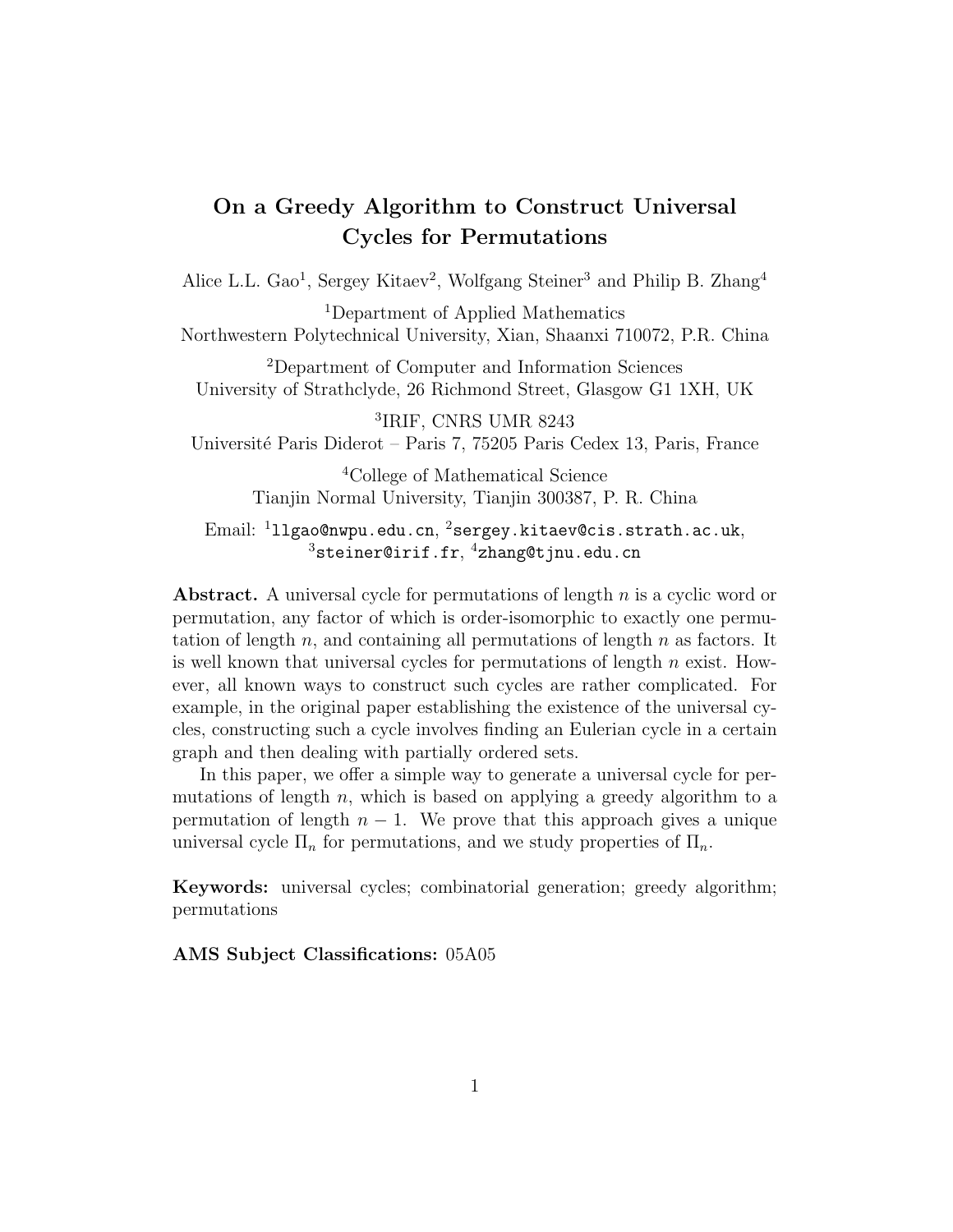## 1 Introduction

A universal cycle, or u-cycle, for a class of combinatorial objects is a cyclic word containing each object, encoded by a word, exactly once as a cyclic interval (called a factor). Universal cycles were introduced by Chung, Diaconis and Graham in [\[2\]](#page-13-0). However, the origin of the notion of a u-cycle is in the study of the celebrated de Bruijn cycles, which are cyclic words containing each word of length n over some alphabet, for a given n, exactly once  $(see [3]).$  $(see [3]).$  $(see [3]).$ 

There are many ways to construct a de Bruijn cycle. A "classical" way to construct a de Bruijn cycle is via the notion of a *de Bruijn graph of order n*, which is a directed graph representing overlaps between words of length  $n$ . It can be easily shown that any de Bruijn graph is balanced and strongly connected, and thus it contains an Eulerian cycle. Moreover, one can show that a de Bruijn graph of order n is the *line graph* of the de Bruijn graph of order  $n-1$ , and thus any de Bruijn graph contains a *Hamiltonian cycle*, which can easily be translated to a de Bruijn cycle.

#### 1.1 Martin's algorithm to generate de Bruijn sequences

An alternative construction of a de Bruijn sequence involves concatenating together, in lexicographic order, all the  $Lyndon$  words whose length divides n. An interesting, and most relevant to our paper fact is that this sequence was first generated by Martin [\[11\]](#page-13-2) in 1934 using the following greedy algorithm.

#### Martin's greedy algorithm to generate a de Bruijn sequence

Start with the word  $(k-1)^{n-1}$  and then repeatedly apply the following rule: Append the *smallest* letter in  $\{0, 1, \ldots, k-1\}$  so that factors of length  $n$  in the resulting word are distinct. Once no more extension is possible, remove the  $n-1$  rightmost letters.

For example, for  $k = 3$  and  $n = 2$ , the steps of the algorithm are:  $2 \rightarrow 20 \rightarrow 200 \rightarrow 2001 \rightarrow 20010 \rightarrow 200102 \rightarrow 2001021 \rightarrow 20010211 \rightarrow$  $200102112 \rightarrow 20010211.$ 

#### 1.2 Universal cycles for permutations

In this paper, permutations of length  $n$  are called *n*-permutations.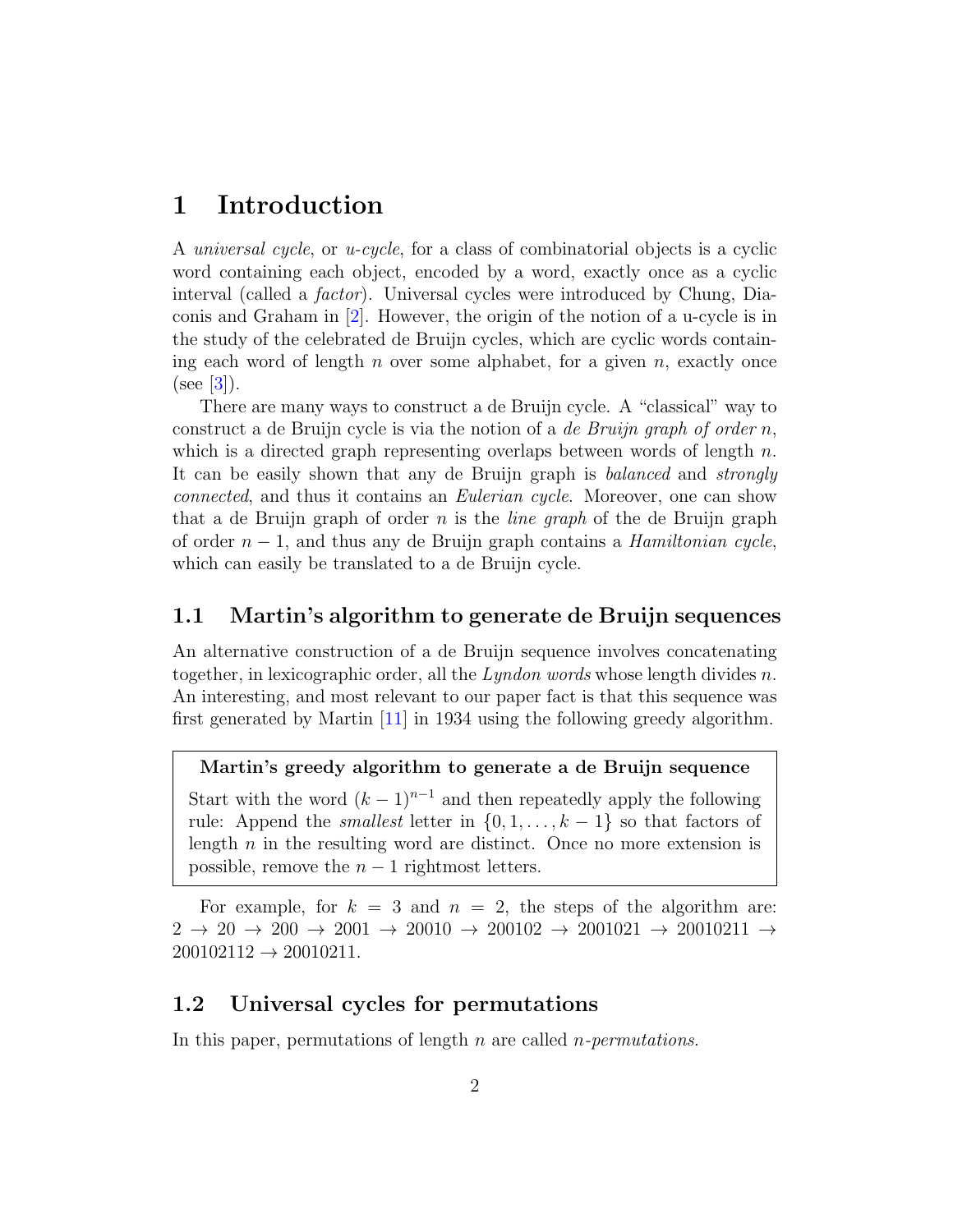Universal cycles for permutations were one of the main objects considered in [\[2\]](#page-13-0). A universal cycle for *n*-permutations is a cyclic word, each length *n* factor of which is order-isomorphic to a unique n-permutation, and every n-permutation is order-isomorphic to some factor in the word. There is a long line of research on universal cycles for permutations, e.g. see  $[1, 4, 5, 6,$  $[1, 4, 5, 6,$  $[1, 4, 5, 6,$  $[1, 4, 5, 6,$  $[1, 4, 5, 6,$  $[1, 4, 5, 6,$  $[1, 4, 5, 6,$ [7,](#page-13-7) [8,](#page-13-8) [9,](#page-13-9) [12\]](#page-13-10).

Even though the basic original idea to construct universal cycles for permutations is similar to that of constructing de Bruijn cycles via de Bruijn graphs, the situation with permutations is much more complicated. Indeed, just proving the existence of such a universal cycle uses a not so trivial trick of clustering the graph of non-overlapping permutations, an analogue of the de Bruijn graph in the case of permutations. The actual construction of universal cycles for permutations in [\[2\]](#page-13-0) involved dealing with partially ordered sets and resulted in a nice conjecture on the minimal alphabet that was settled 17 years later by Johnson in [\[9\]](#page-13-9). Namely, it turns out that it is possible to construct a universal cycle for *n*-permutations using just  $n + 1$ letters; using n letters is impossible (unless using the shorthand encoding of n-permutations by  $(n-1)$ -permutations, which is deleting the rightmost element in each n-permutation; see  $(5)$  as can be easily seen, e.g. in the case of  $n=3$ .

We found the existent constructions of the universal cycles for permutations in the literature to be rather involved, and we asked ourselves whether the simple algorithm by Martin for de Bruijn cycles could be extended to the case of the permutations. We were pleased to discover that the answer to the question was positive with surprisingly small changes that were required to Martin's algorithm: instead of the initial word  $(k-1)^{n-1}$  we use the increasing permutation of length  $n-1$ , and instead of the smallest available letter on a given iteration of the process we use the smallest available extension of the respective permutation, to be defined in Section [2.1.](#page-3-0) Interestingly, beginning with a monotone permutation, that is, the increasing or decreasing permutation of appropriate length, is a necessary condition in our greedy algorithm, as we show in Section [2.4.](#page-7-0)

#### 1.3 Basic definitions

For a permutation, or word,  $\pi$ , the *reduced form* of  $\pi$ , denoted red $(\pi)$ , is obtained by replacing the *i*-th smallest element in  $\pi$  by *i*. For example,  $red(3275) = 2143$ . Any i consecutive letters of a word or permutation w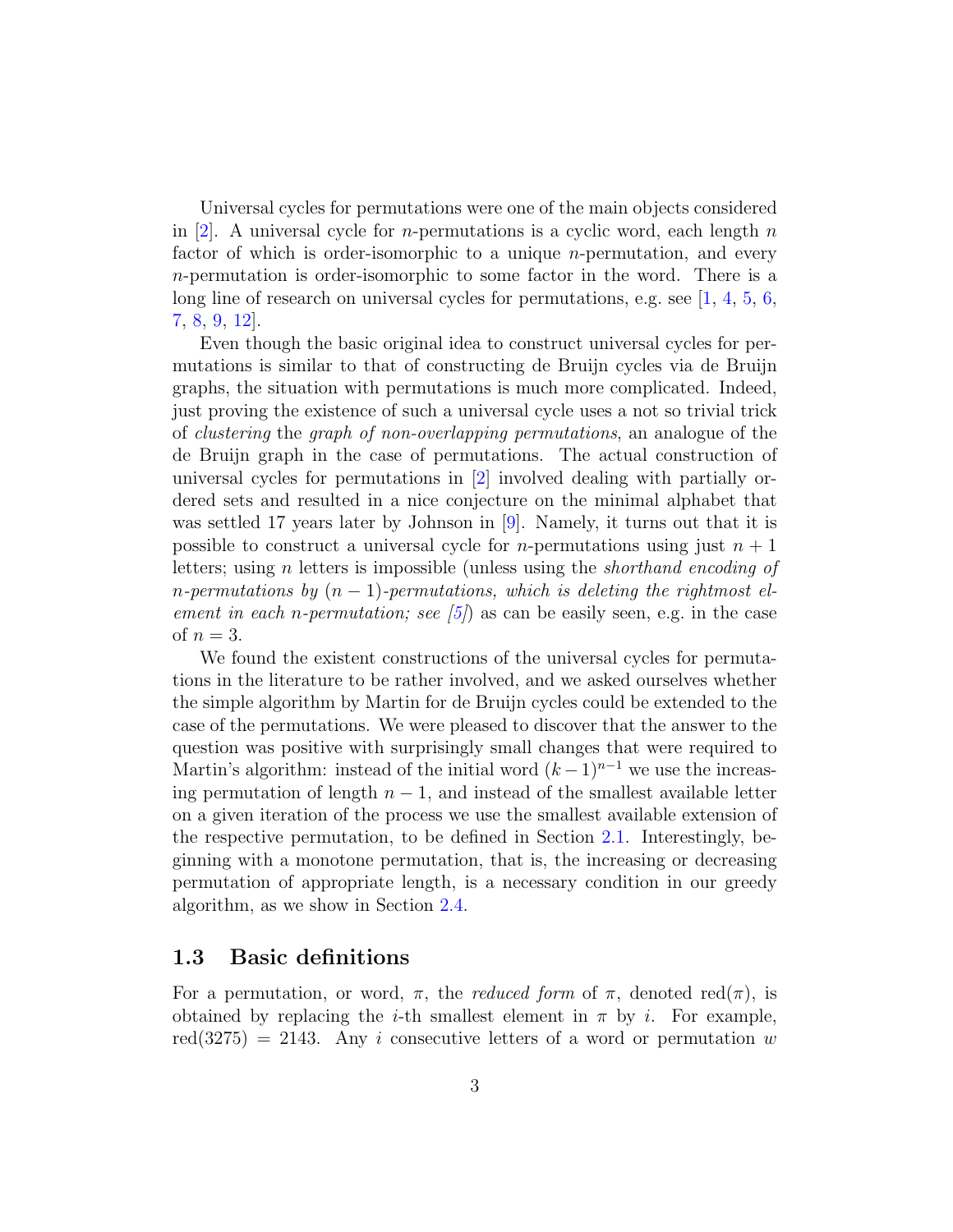form a factor of w. If w is a cyclic word then a factor can begin at the end of w and end at the beginning of w. If u is a factor of w, we also say that w *covers*  $red(u)$ .

**Definition 1.1.** A word  $\Pi'_n$  is a universal word, or u-word, for n-permutations if  $\Pi_n'$  covers every *n*-permutation exactly once.

**Definition 1.2.** A cyclic word  $\Pi_n$  is a universal cycle, or u-cycle, for npermutations if  $\Pi_n$  covers every *n*-permutation exactly once.

#### 1.4 Organization of the paper

This paper is organized as follows. In Section [2.1](#page-3-0) we show our simple way to generate the words  $\Pi'_n$  and  $\Pi_n$ , and in Sections [2.2](#page-5-0) and [2.3](#page-6-0) we justify that the constructions of  $\Pi_n'$  and  $\Pi_n$  work. Also, in Section [2.4](#page-7-0) we show that our greedy algorithm to generate  $\Pi_n'$  and  $\Pi_n$  can only be applied to the increasing permutation of length  $n-1$ . Further, Section [3](#page-7-1) discusses some properties of  $\Pi_n'$  and  $\Pi_n$ , and Section [4](#page-9-0) gives several directions of future research. This includes a discussion on reducing the alphabets of  $\Pi'_n$  and  $\Pi_n$  in Section [4.1](#page-9-1) and a possibility of extending our approach to relevant object in the literature in Section [4.2.](#page-11-0)

# 2 Simple generation of u-words and u-cycles for permutations

# <span id="page-3-0"></span> ${\bf 2.1}\quad$  Generating  $\Pi_n'$  and  $\Pi_n$

Let  $\pi = \pi_1 \pi_2 \cdots \pi_m$  be a permutation of m distinct integers. Then the *i*-th extension of  $\pi$  to the right,  $1 \leq i \leq m$ , is the permutation

$$
c_b(\pi_1)c_b(\pi_2)\cdots c_b(\pi_m)b,
$$

where b is the *i*-th smallest element in  $\{\pi_1, \pi_2, \ldots, \pi_m\}$ , and

$$
c_b(x) = \begin{cases} x & \text{if } x < b, \\ x+1 & \text{if } x \ge b. \end{cases}
$$

The  $(m+1)$ -st extension is the permutation  $\pi b$ , where b is the largest element in  ${\lbrace \pi_1 + 1, \pi_2 + 1, \ldots, \pi_m + 1 \rbrace}$ . We call the first extension the *smallest* extension, and the  $(m + 1)$ -st extension the *largest extension* of w.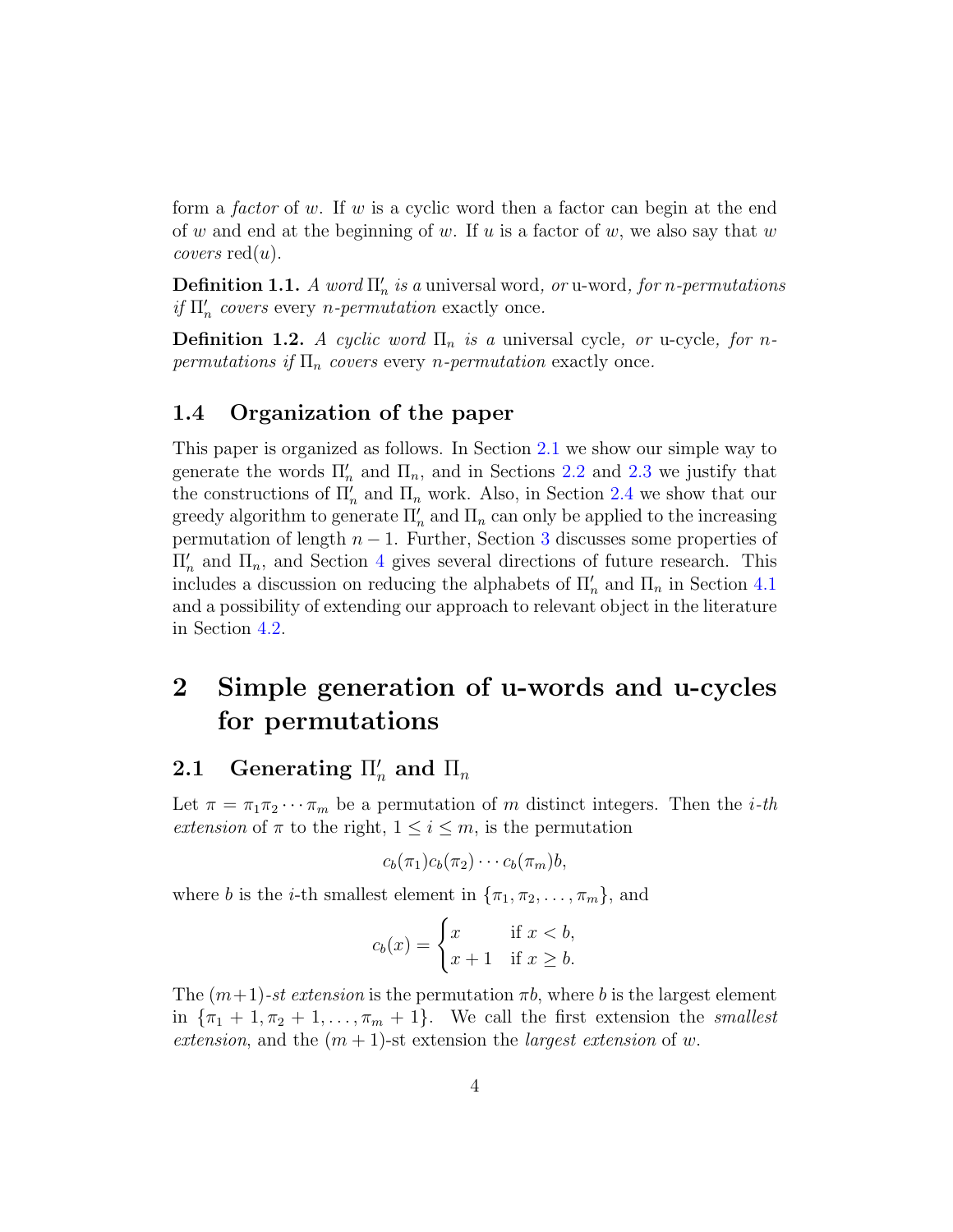The following simple algorithm produces recursively a universal word  $\Pi_n'$ of length  $n! + n - 1$  for *n*-permutations.

### The greedy algorithm to construct  $\Pi'_n$

Begin with the increasing permutation

$$
\Pi'_{n,0} := 12 \cdots (n-1).
$$

Suppose that a permutation

$$
\Pi'_{n,k} = a_1 a_2 \cdots a_{k+n-1}
$$

has been constructed for  $0 \leq k < n!$ , and no two factors in  $\prod'_{n,k}$  of length  $n$  are order-isomorphic. Let  $i$  be minimal such that no factor of length  $n$ in  $\Pi_{n,k}'$  is order-isomorphic to the *i*-th extension of  $a_{k+1}a_{k+2}\cdots a_{k+n-1}$ , and denote the last element of this extension by b. Then

$$
\Pi'_{n,k+1} := c_b(a_1)c_b(a_2)\cdots c_b(a_{k+n-1})b.
$$

For some  $k^*$ , no extension of  $\Pi_{n,k^*}'$  will be possible without creating a factor order-isomorphic to a factor in  $\Pi_{n,k}'$ . The greedy algorithm then terminates and outputs  $\Pi'_n := \Pi'_{n,k^*}.$ 

For example, the steps of the algorithm for  $n = 3$  are as follows:

 $12 \rightarrow 231 \rightarrow 3421 \rightarrow 45312 \rightarrow 564132 \rightarrow 6751324 \rightarrow 78613245 = \Pi_3'.$ 

We note that for each k,  $\Pi'_{n,k}$  is a permutation of  $\{1, 2, \ldots, k+n-1\}$ .

The following simple extension of the greedy algorithm turns the universal word for permutations  $\Pi_n'$  into a universal cycle for permutations  $\Pi_n$ .

### Generating the u-cycle  $\Pi_n$  from  $\Pi'_n$

Remove the last  $n-1$  elements in  $\Pi'_n$  and take the reduced form of the resulting sequence to obtain  $\Pi_n$ .

For example,  $\Pi_3$  is given by

 $\Pi'_{3} = 78613245 \rightarrow 786132 \rightarrow \text{red}(786132) = 564132 = \Pi_{3}.$ 

For another example,  $\Pi_4$  is given by

22 23 24 21 20 18 19 3 17 4 2 16 1 6 7 5 11 10 8 13 9 12 15 14.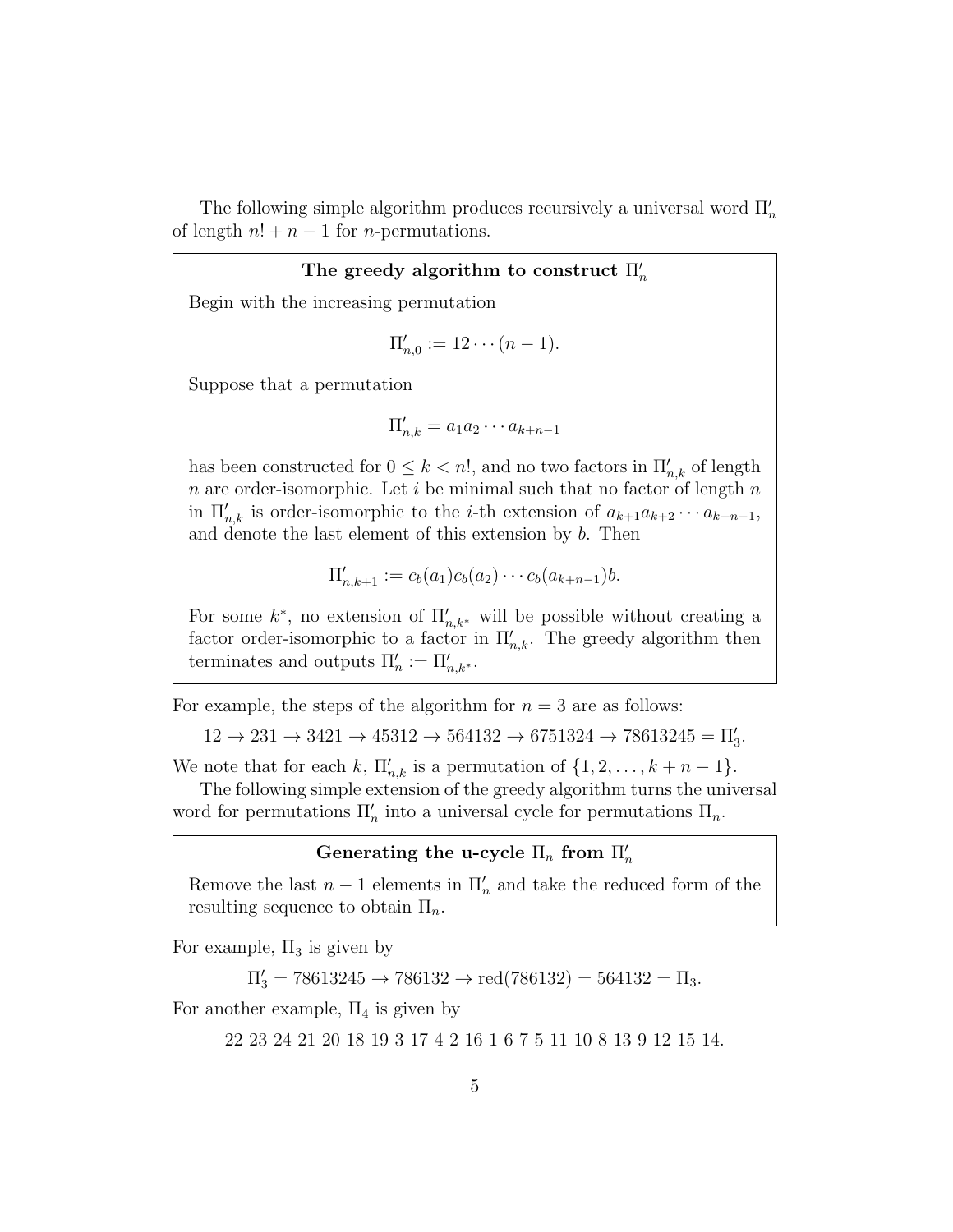# <span id="page-5-0"></span> ${\bf 2.2} \quad {\rm Justification~of}~\Pi_n'$  being a u-word for permutations

In the following, let *n* be arbitrary but fixed. For  $\Pi'_{n,k} = a_1 a_2 \cdots a_{k+n-1}$ , set

 $\sigma_k := \text{red}(a_k a_{k+1} \cdots a_{k+n-1}),$  $k' := \text{red}(a_{k+1}a_{k+2}\cdots a_{k+n-1}),$ 

and

$$
J_k = |\{j \le k : \sigma'_j = \sigma'_k\}|,
$$

i.e.  $J_k$  is the number of occurrences of the  $(n-1)$ -permutation  $\sigma'_k$  in  $\Pi'_{n,k}$ . By the definition of the greedy algorithm, all *i*-th extensions of  $\sigma'_k$  with  $i < J_k$ occur in  $\Pi_{n,k}'$ , and the  $J_k$ -th extension of  $\sigma'_k$  does not occur in  $\Pi_{n,k}'$ . Therefore, the greedy algorithm terminates at k if and only if  $J_k = n + 1$ . If  $J_k \leq n$ , then  $\sigma_{k+1}$  is the  $J_k$ -th extension of  $\sigma'_k$  (and ends with  $J_k$ ).

<span id="page-5-1"></span>**Lemma 2.1.** The greedy algorithm terminates at k if and only if  $\sigma_k = 12 \cdots n$ .

*Proof.* If  $\sigma_k = 12 \cdots n$ , then  $\sigma'_{k-1} = \sigma'_{k} = 12 \cdots (n-1)$  and  $J_{k-1} = n$ . Thus,  $J_k = n + 1$ , and the greedy algorithm terminates at k.

For the converse, assume that  $\sigma_k \neq 12 \cdots n$ . By the preceding paragraph, this implies that  $\sigma_j \neq 12 \cdots n$  for all  $j \leq k$ . Since each word  $a_{j+1} \cdots a_{j+n-1}$ ,  $1 \leq j \leq k$ , is preceded by the letter  $a_j$  and the permutation  $\sigma_j$  occurs only at the position j, we have  $\sigma'_j = \sigma'_k$  for at most n different indices  $j \geq 1$ . If  $\sigma'_k \neq 12 \cdots (n-1)$ , then we have  $\sigma'_0 \neq \sigma'_k$  and thus  $J_k \leq n$ . If  $\sigma'_k = 12 \cdots (n-1)$ , then we have  $\sigma'_j = \sigma'_k$  for at most  $n-1$  different indices  $j \geq 1$  (because  $\sigma_j = 12 \cdots n$  is not possible), which also gives that  $J_k \leq n$ . Therefore, the greedy algorithm does not terminate at k if  $\sigma_k \neq 12 \cdots n$ .  $\Box$ 

<span id="page-5-2"></span>**Lemma 2.2.**  $\Pi'_n$  covers all n-permutations.

Proof. We shall prove this lemma by contradiction. Suppose that a permutation  $\pi_1 \pi_2 \cdots \pi_n$  is not covered by  $\Pi'_n$ . Then  $\pi_2 \cdots \pi_n$  is covered at most  $n-1$  times, hence  $\text{red}(\pi_2 \cdots \pi_n)n$  is not covered. More generally, we have for  $1 \leq k \leq n$  that, if  $\text{red}(\pi_k \cdots \pi_n)(n-k+2) \cdots n$  is not covered, then

$$
\mathrm{red}(\mathrm{red}(\pi_{k+1}\cdots\pi_n)(n-k+2)\cdots n)n = \mathrm{red}(\pi_{k+1}\cdots\pi_n)(n-k+1)\cdots(n-1)n
$$

is not covered. We obtain that  $\Pi'_n$  does not cover the permutation  $12 \cdots n$ , contradicting Lemma [2.1.](#page-5-1)  $\Box$ 

<span id="page-5-3"></span>**Theorem 2.3.**  $\Pi'_n$  is a u-word for n-permutations.

*Proof.* By the nature of the greedy algorithm,  $\Pi'_n$  cannot cover a permutation more than once. By Lemma [2.2,](#page-5-2)  $\Pi'_n$  covers all *n*-permutations.  $\Box$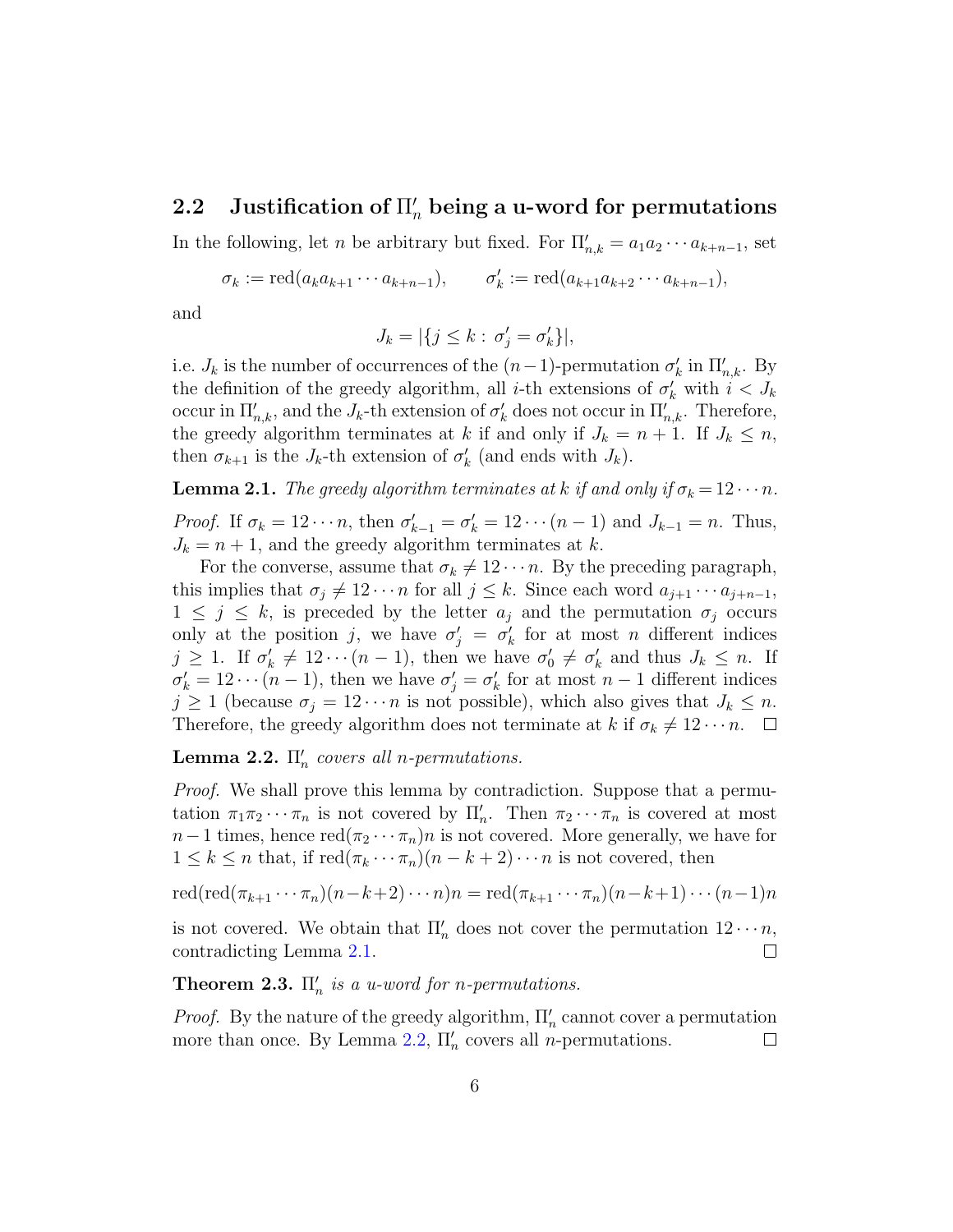#### <span id="page-6-0"></span>2.3 Justification of  $\Pi_n$  being a u-cycle for permutations

**Theorem 2.4.**  $\Pi_n$  is a u-cycle for *n*-permutations.

Proof. By Theorem [2.3,](#page-5-3) it suffices to prove that

$$
\mathrm{red}(a_k a_{k+1} \cdots a_{k+n-1}) = \mathrm{red}(a_k \cdots a_n a_1 \cdots a_{k+n-n-1})
$$

for all  $n! - n + 2 \leq k \leq n!$ .

First, note that  $\sigma_i$  ends with 1 for all  $i < n$ . Hence, we have that

$$
\Pi'_{n,n-1} = n(n+1)\cdots(2n-2)(n-1)(n-2)\cdots 1
$$

and thus

$$
a_k < a_1 < a_2 < \cdots < a_{n-1}
$$

for all  $k \geq n$ .

Next, we show that  $\sigma_i$  ends with n for all  $i \geq n! - n + 2$ . Suppose that this is not true for some  $i \geq n! - n + 2$ . Since  $\Pi'_n$  is a u-word, we must have  $\sigma'_{i-1} = \sigma'_{j-1}$  for some  $j > i$ . It follows from  $\sigma_{n!} = 12 \cdots n$  that

$$
a_{n!} < a_{n!+1} < \cdots < a_{n!+n-1}.
$$

In particular,

$$
a_{n!} < a_{n!+1} < \cdots < a_{j+n-2}.
$$

Then,  $\sigma'_{i-1} = \sigma'_{j-1}$  implies that

$$
a_{n!+i-j} < a_{n!+i-j+1} < \cdots < a_{i+n-2} < \cdots < a_{n!+n-1}.
$$

Iterating this argument gives that  $a_j < a_{j+1} < \cdots < a_{n!+n-1}$  and thus  $a_i < a_{i+1} < \cdots < a_{n+m-1}$ , contradicting the assumption  $\sigma_i$  does not end with n. Therefore,  $\sigma_i$  ends with n for all  $i \geq n! - n + 2$ , which implies that

$$
a_k < a_{n!+1} < a_{n!+2} < \cdots < a_{n!+n-1}
$$

for all  $n! - n + 2 \leq k \leq n!$ . It follows that

$$
\sigma_k = \text{red}(a_k a_{k+1} \cdots a_{n!})(n! - k + 2) \cdots n = \text{red}(a_k \cdots a_{n!} a_1 \cdots a_{k+n-n!-1})
$$

for  $n! - n + 2 \leq k \leq n!$ , which proves the theorem.

 $\Box$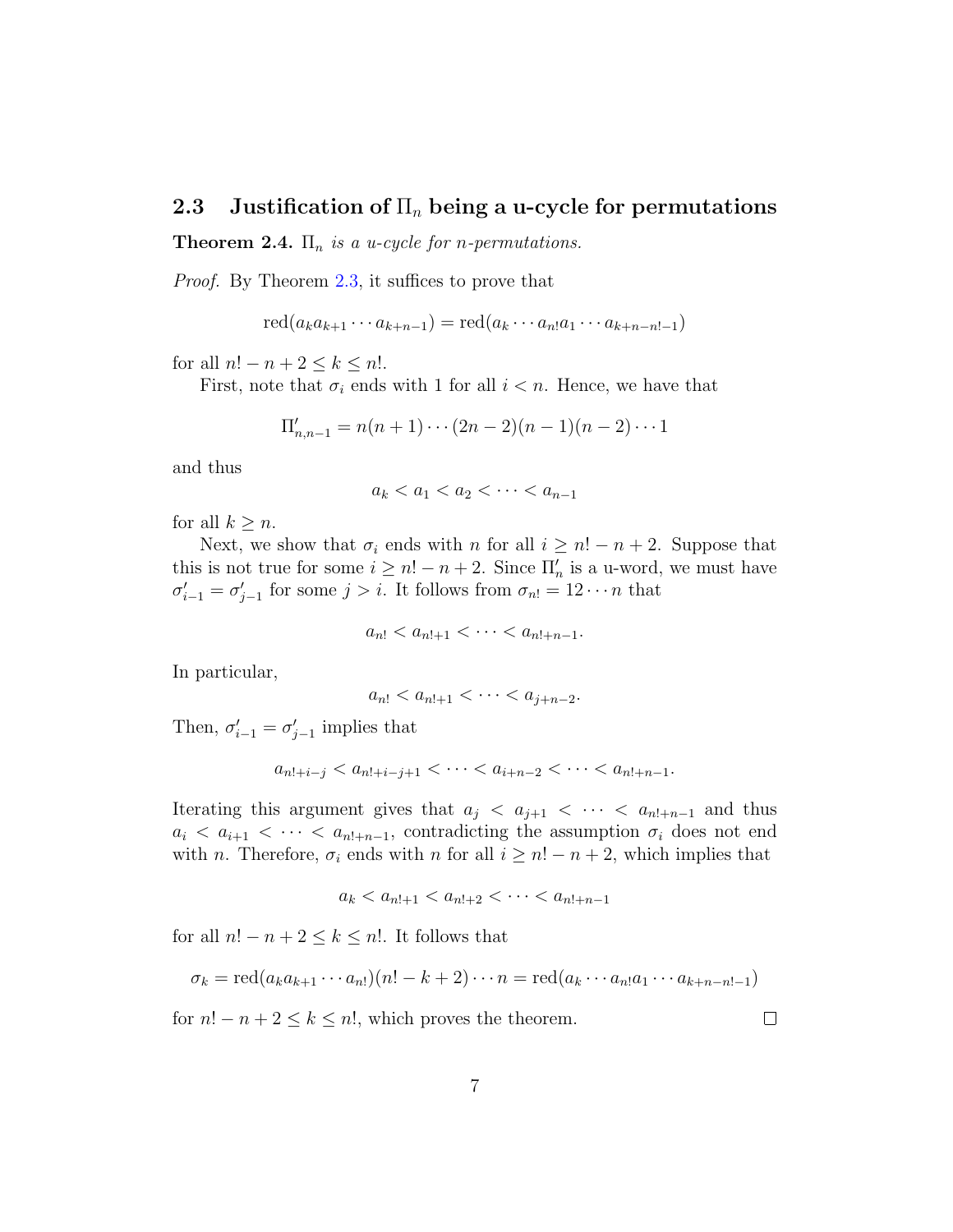#### <span id="page-7-0"></span>2.4 Uniqueness of  $\Pi_n$

The construction of  $\Pi_n$  begins with the permutation  $12 \cdots (n-1)$  and is followed by consecutive applications of the greedy algorithm choosing the smallest possible element to extend the already constructed sequence. A natural question is what happens if we start with a different permutation of length  $n-1$  and follow the greedy steps of our algorithm? Can we obtain other (non-equivalent) constructions of u-cycles for n-permutations? The following theorem answers this question.

**Theorem 2.5.** Beginning the construction of  $\Pi_n$  (and thus of  $\Pi'_n$ ) with an  $(n-1)$ -permutation  $\Pi'_{n,0} \neq 12 \cdots (n-1)$  and following the steps of the greedy algorithm will not produce a u-cycle for n-permutations.

*Proof.* Assume that  $\sigma'_0 \neq 12 \cdots (n-1)$ . As in the proof of Lemma [2.1,](#page-5-1) the greedy algorithm terminates at k if  $\sigma_k = 12 \cdots n$ . Now, the second part of the proof of Lemma [2.1](#page-5-1) shows that  $J_k < n$  when  $\sigma'_k = 12 \cdots (n-1)$ . Therefore, the permutation  $12 \cdots n$  is not covered by  $\Pi'_n$ , hence  $\Pi'_n$  is not a u-word and  $\Pi_n$  is not a u-cycle.  $\Box$ 

#### <span id="page-7-1"></span>3 Properties of  $\Pi_n$  and  $\Pi'_n$ n

In this section, we shall give some properties of  $\Pi_n$  and  $\Pi'_n$ . All our results discussed are stated in terms of  $\Pi_n'$ , since the same results for  $\Pi_n$  will trivially follow from the definition of  $\Pi_n$ .

Our main result is that all permutations with 1 before n occur in the first half of  $\Pi_n'$ , and those with n before 1 occur in the second half. More precisely, consider the partition of the symmetric group  $S_n = S_{1,n} \cup S_{n,1}$ , where

$$
S_{1,n} = \{\pi_1 \pi_2 \cdots \pi_n \in S_n : i < j \text{ for } \pi_i = 1, \pi_j = n\},\
$$
  

$$
S_{n,1} = \{\pi_1 \pi_2 \cdots \pi_n \in S_n : i < j \text{ for } \pi_i = n, \pi_j = 1\}.
$$

<span id="page-7-2"></span>**Theorem 3.1.** We have  $a_{\frac{n!}{2}+1} = 1$ ,

$$
\sigma_{\frac{n!}{2}} = n!2 \cdots (n-1), \quad \sigma_{\frac{n!}{2}+1} = 134 \cdots n2, \quad \sigma_{\frac{n!}{2}+2} = 23 \cdots (n-1)1n,
$$

$$
\left\{\sigma_k : k \le \frac{n!}{2}\right\} = S_{n,1} \quad and \quad \left\{\sigma_k : k > \frac{n!}{2}\right\} = S_{1,n}.
$$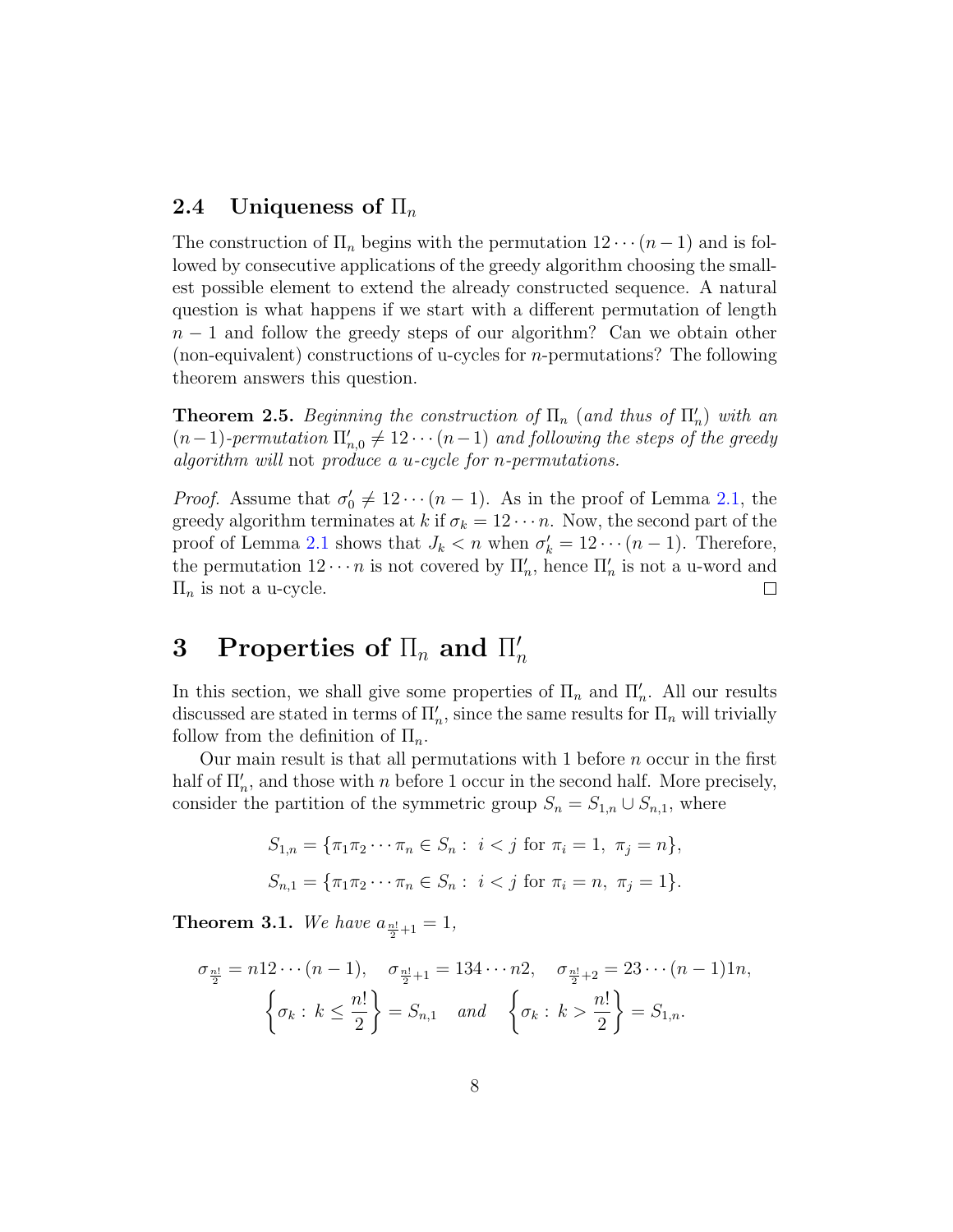In particular,  $\sigma_{\frac{n!}{2}} = n!2 \cdots (n-1)$  is the last occurrence of an *n*-permutation starting with  $n, \sigma_{\frac{n!}{2}+1} = 134 \cdots n2$  is the first occurrence of an *n*-permutation starting with 1, and  $\sigma_{\frac{n!}{2}+2} = 23 \cdots (n-1)1n$  is the first occurrence of an *n*permutation ending with  $n$ .

For the proof of Theorem [3.1,](#page-7-2) we use the following lemmas.

<span id="page-8-0"></span>**Lemma 3.2.** Let  $m \geq 1$  be minimal such that  $\sigma_m$  starts with 1. Then  $a_m = 1$ , and  $\sigma_k$  does not end with n for all  $k \leq m$ .

*Proof.* The fact that  $a_m = 1$  is a direct consequence of the greedy algorithm. Suppose that  $\sigma_k$  ends with n for some  $k \leq m$ . Then we have  $\sigma'_j = \sigma'_{k-1}$  for n different indices  $j < k$ . Since  $\sigma_k \neq 12 \cdots n$ , we have that  $j \geq 1$  for all these j. Hence, there are *n* different permutations  $\sigma_j$  ending with  $\sigma'_{k-1}$ . Therefore, one of these permutations starts with 1, contradicting the definition of m.  $\Box$ 

<span id="page-8-1"></span>**Lemma 3.3.** Let m be as in Lemma [3.2.](#page-8-0) We have  $\sigma_k \in S_{n,1}$  for all  $k < m$ ,  $\sigma_{m-1} = n12 \cdots (n-1)$  and  $\sigma_m = 134 \cdots n2$ .

*Proof.* We use induction on k. We have  $\sigma_1 = 23 \cdots n1 \in S_{n,1}$ . Assume that  $\sigma_j \in S_{n,1}$  for all  $j \leq k$ , where  $1 \leq k \leq m$ . If  $\sigma'_k \in S_{n-1,1}$ , then we have  $\sigma_{k+1} \in S_{n,1}$  because  $\sigma_{k+1}$  does not end with n by Lemma [3.2.](#page-8-0) Now, assume that  $\sigma'_k \in S_{1,n-1}$ . Since  $\sigma_k \in S_{n,1}$ ,  $\sigma_k$  starts with n. Moreover, we cannot have  $\sigma'_j = \sigma'_k$  for  $1 \leq j < k$ , since otherwise it implies that  $\sigma'_j \in S_{1,n-1}$ . Together with  $\sigma_j \in S_{n,1}$ , it follows that  $\sigma_j$  would also have to start with n, contradicting that  $\sigma_j \neq \sigma_k$ . If  $\sigma'_k \neq \sigma'_0$ , then this implies that  $\sigma_{k+1}$  ends with 1 and hence  $\sigma_{k+1} \in S_{n,1}$ . Finally, if  $\sigma'_{k} = \sigma'_{0}$ , then  $\sigma_{k+1}$  is an *i*-th extension of  $12 \cdots (n-1)$  with  $i \geq 2$ , thus  $\sigma_{k+1}$  starts with 1, which is possible only for  $k = m - 1$ . Therefore, we have  $\sigma_k \in S_{n,1}$  for all  $k < m$ .

We have  $\sigma_m \in S_{1,n}$  because it starts with 1, hence we obtain from the previous paragraph that  $\sigma'_{m-1} = \sigma'_{0}, \sigma_{m-1} = n12 \cdots (n-1)$  and  $\sigma_{m} =$  $134 \cdots n2$ .  $\Box$ 

<span id="page-8-2"></span>**Lemma 3.4.** Let m be as in Lemma [3.2.](#page-8-0) We have  $\sigma_k \in S_{1,n}$  for all  $k \geq m$ , with  $\sigma_{m+1} = 23 \cdots (n-1)1n$ .

*Proof.* Suppose that  $\sigma_k \in S_{n,1}$  for some  $k \geq m$ . Then, we will show that, for some  $i \geq m$ ,  $\sigma_i$  starts with n and ends with  $n-1$ . We obtain that, for some  $i \geq m$ ,  $\sigma_i$  ends with n1, and finally this yields that  $n12 \cdots (n-1)$  occurs after m, contradicting that  $\sigma_{m-1} = n!2 \cdots (n-1)$ .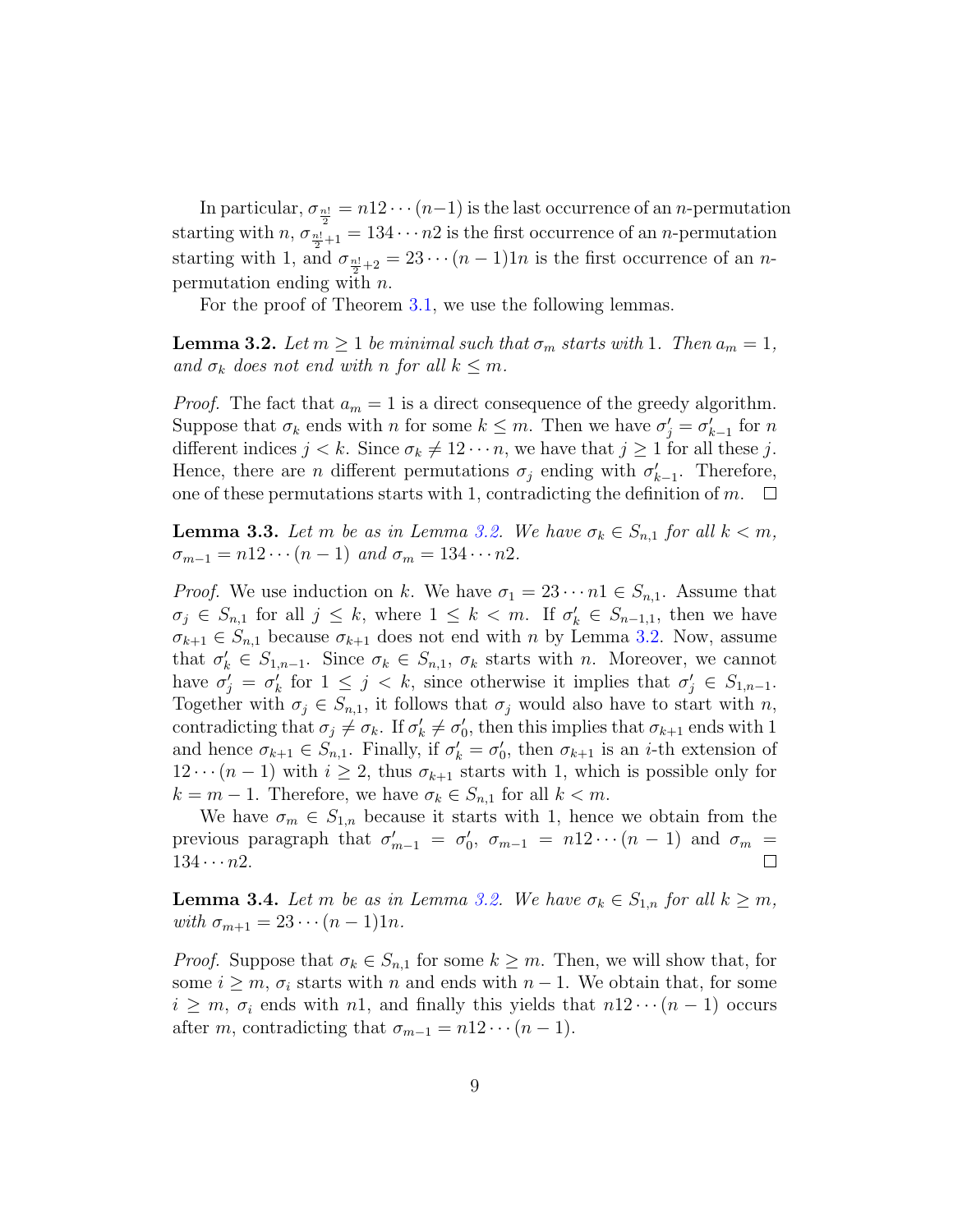First, note that  $\sigma'_k = \sigma'_0$  and  $\sigma_k \in S_{n,1}$  are possible only for  $k = m - 1$ . Therefore,  $\sigma_k \in S_{n,1}$  for  $k \geq m$  implies that  $\sigma'_j = \sigma'_k$  for at most n different indices  $j \leq k$ . Moreover, since  $\sigma_j$  cannot start with 1 if  $j < m$  or  $j = k$ , and since  $k \geq m$ , there are at most  $n-2$  different indices  $j < m$  such that  $\sigma'_{j} = \sigma'_{k}$ . Hence the  $(n-1)$ -st extension of  $\sigma'_{k}$  occurs after m.

If  $\sigma_k \in S_{n,1}$  does not start with n, then its  $(n-1)$ -st extension is also in  $S_{n,1}$ , with the position of n shifted to the left; we obtain iteratively that there is some  $i \geq m$  such that  $\sigma_i$  starts with n and ends with  $n-1$ . On the other hand, if  $\sigma_k$  starts with n, then the  $(n-1)$ -st extension of  $\sigma'_{k-1}$  starts with  $n$  and occurs at or after the position  $k$ .

Therefore, we can assume that, for some  $k \geq m$ ,  $\sigma_k$  starts with n and ends with  $n-1$ . Now, we cannot have  $\sigma'_j = \sigma'_k$  for some  $1 \leq j < m$ , because  $\sigma_j \neq \sigma_k$  would imply that  $\sigma_j$  ends with n, which is not possible for  $j < m$ . Since  $\sigma'_k \neq \sigma'_0$ , we obtain that  $\sigma'_k$  does not occur before m, hence the first extension of  $\sigma'_k$ , which ends with n1, occurs after m.

Finally, assume that  $\sigma_k$  ends with n1 for some  $k \geq m$ . Then, iterating  $(n-1)$ -st extensions gives that  $n!2\cdots(n-1)$  occurs after m, contradicting that  $\sigma_{m-1} = n!2 \cdots (n-1)$ . Hence, we cannot have  $\sigma_k \in S_{n,1}$  for  $k \geq m$ .

Since  $\sigma'_m = 23 \cdots (n-1)1$  by Lemma [3.3](#page-8-1) and  $\sigma_{m+1} \in S_{1,n}$ , we have  $\sigma_{m+1} = 23 \cdots (n-1)1n.$  $\Box$ 

*Proof of Theorem [3.1.](#page-7-2)* Since  $|S_{1,n}| = |S_{n,1}| = n!/2$ , the theorem is a direct consequence of Lemmas [3.3](#page-8-1) and [3.4,](#page-8-2) with  $m = n!/2 + 1$ .  $\Box$ 

Note that, since  $a_{\frac{n!}{2}+1} = 1$ , we have, for all  $k \leq n!/2 - n + 2$ , some  $0 \leq j \leq n-2$  such that  $\sigma_{k+j}$  ends with 1. This also follows from the fact that  $\sigma_k \in S_{n,1}$  for all  $k \leq n!/2$ . Similarly, since  $\sigma_k \in S_{1,n}$  for all  $k > n!/2$ , we have, for all  $k > n!/2$ , some  $0 \le j \le n-2$  such that  $\sigma_{k+j}$  ends with n. Therefore,  $a_{n!+n-1}$  is the largest element to the right of  $a_{\frac{n!}{2}+1} = 1$ .

## <span id="page-9-0"></span>4 Directions of further research

# <span id="page-9-1"></span> $\mathbf{4.1} \quad \mathbf{Reducing the alphabets \ of} \ \Pi_n' \ \mathbf{and} \ \Pi_n$

Our main goal in this paper was to come up with a simple construction of a u-cycle for permutations, not a construction requiring the minimum number of letters, which was a concern in, say  $[2, 5, 9]$  $[2, 5, 9]$  $[2, 5, 9]$  $[2, 5, 9]$  $[2, 5, 9]$ . However, it is an interesting and challenging question to ask what is the minimum number of distinct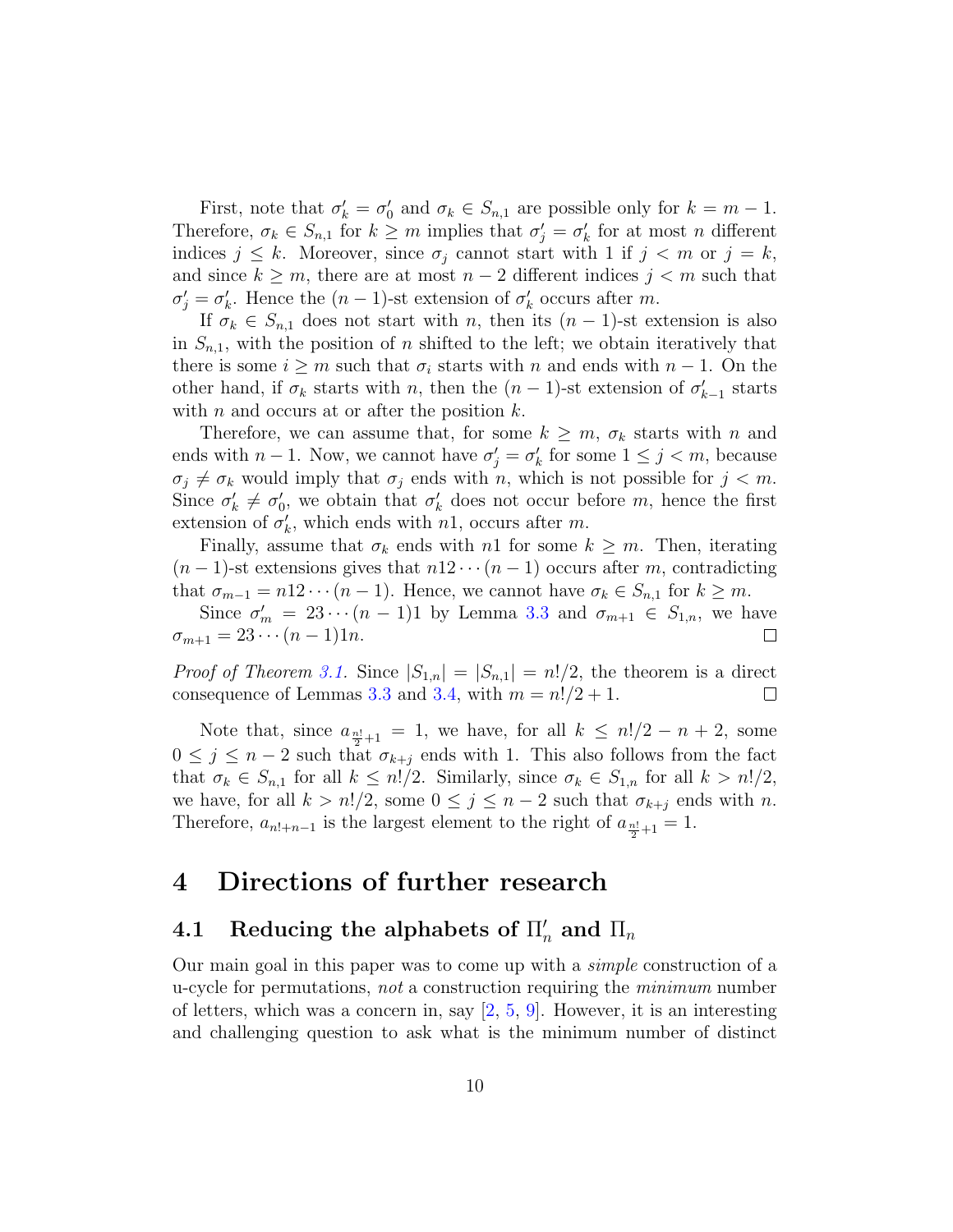letters that is required for our greedy construction. These considerations will be similar in nature to dealing with partially ordered sets in  $[2]$ .

For example, constructing  $\Pi_3'$  in a greedy way with respect to the number of letters used, we end up with a word over a 6-letter alphabet, not over an 8-letter alphabet:

$$
12 \rightarrow 231 \rightarrow 3421 \rightarrow 45312 \rightarrow 564132 \rightarrow 5641324 \rightarrow 56413245.
$$

Such an optimization is irrelevant for the construction of  $\Pi_3$ , but it would be relevant for the construction of  $\Pi_n$  for  $n \geq 4$ . So, the idea is that in the original construction of  $\Pi_n'$  some of the letters can be used more than once. This defines a partial order on the letters of the originally constructed  $\Pi_n'$  indicating which letters have a choice to be used more than once. More precisely, the poset is defined by  $a_j \prec a_k$  if  $a_j \prec a_k$  and  $|k - j| \prec n$ , where  $\prec$ denotes the poset relation. Then the minimal number of letters is the length of this partial order. Such partially ordered sets, in the cases of  $n = 3, 4$ , are shown in Figure [1,](#page-11-1) and we can see that  $\Pi'_{3}$  (resp.,  $\Pi'_{4}$ ) actually requires 6 (resp., 13) distinct letters. It would be interesting to study properties of such partially ordered sets. For example, from the case of  $n = 4$ , we see that such partially ordered sets are not necessarily graded.

We note that our greedy algorithm will never result in the optimum size of the alphabet, which is  $n + 1$  for *n*-permutations, because of the first *n* steps of the algorithm when we are forced to use new letters, so the total number of letters will be  $\geq 2n - 2 > n + 1$  for  $n \geq 4$ . However, to find the exact optimal size for our construction is an interesting problem requiring understanding the partially ordered sets in question.

If constructing a universal cycle for *n*-permutations over an  $(n+1)$ -letter alphabet is someone's main goal, it would be interesting to see if there is a (natural) modification of our algorithm that would help to achieve this goal (thus reproving the result of Johnson [\[9\]](#page-13-9)). Such a modification would be in describing (in a "nice" way) a sequence of extensions instead of applying the minimal possible extension every time. For example, we might be interested in alternation of applications of minimal and maximal extensions, or applying some sort of closest to average extension, etc. Of course, many, if not (almost) all such modifications will not result in a universal cycle. This effectively opens up the question on classification of sequences of extensions that result in universal cycles (leaving aside the question on the number of letters used by a particular universal cycle obtained this way).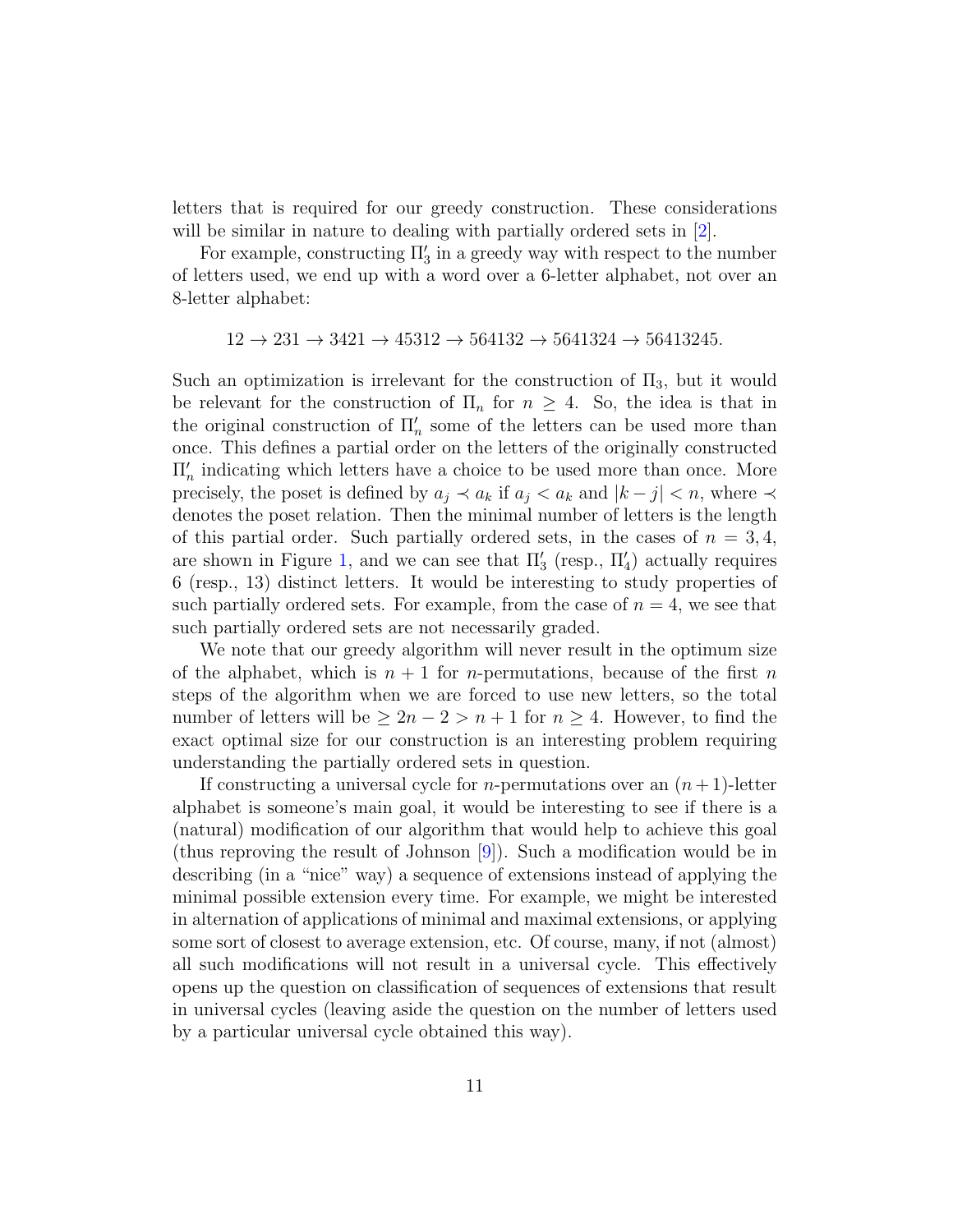

<span id="page-11-1"></span>Figure 1: Partially ordered sets for  $\Pi'_3$  and  $\Pi'_4$ 

### <span id="page-11-0"></span>4.2 Shortened universal words/cycles for permutations

It would be interesting to extend our approach to generate universal cycles for permutations in the context of shortened universal words/cycles for permutations that were introduced in [\[10\]](#page-13-11).

To illustrate the idea of one of the two ways suggested in [\[10\]](#page-13-11) to shorten universal cycles for permutations, consider the word 112, which is claimed to be a universal cycle for all permutations of length 3, thus shortening a "classical" universal cycle for these permutations, say, 145243. Indeed, we can treat equal elements as incomparable elements, while the relative order of these incomparable elements to the other elements must be respected. Thus, 112 encodes all permutations whose last element is the largest one,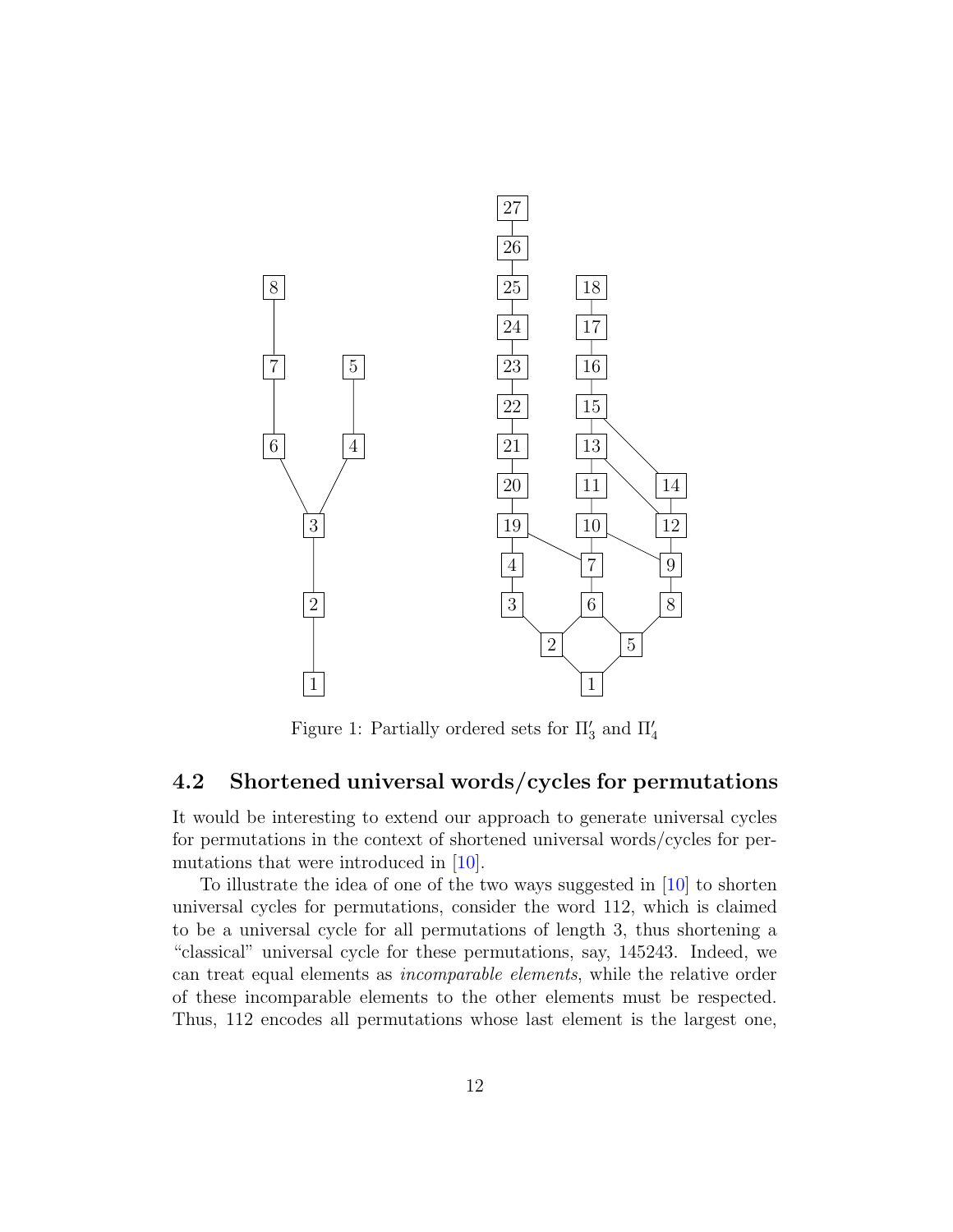namely, 123 and 213; starting at the second position (and reading the word cyclically), we obtain the word 121 encoding the permutations 132 and 231, and finally, starting at the third position, we (cyclically) read the word 211 encoding the permutations 312 and 321. For another example, the word 1232 is also a universal cycle for permutations of length 3.

The main goal of [\[10\]](#page-13-11) is to study compression possibilities for (classical) universal cycles for permutations. In particular, [\[10\]](#page-13-11) shows that such universal cycles exist of lengths  $n! - kn$  for  $k = 0, 1, ..., (n - 1)!$ . The approach in [\[10\]](#page-13-11) to obtain these results is graph theoretical, and it actually does not provide any explicit constructions of the objects in the general case. Thus, (a modification of) our approach to generate universal cycles could potentially be useful in generating shortened universal words/cycles, and this is an interesting direction of further research. An idea here would be to introduce a rule, or rules, overriding the rules of the algorithm, while still beginning with the increasing sequence of length  $(n - 1)$  for *n*-permutations. For example, we could require to use the minimum letter equal to some letter among the  $(n-1)$  preceding letters, if possible, while following our original algorithm otherwise. So that the steps of such a modified algorithm in the case of  $n = 3$ could be

$$
12 \rightarrow 121 \rightarrow 1211 \rightarrow 12112
$$

covering all 6 permutations non-cyclicly, or for the cyclic version, we can stop at 121 (132 and 231 are covered by 121, 321 and 312 by 211, and 123 and 213 by 112). However, correctness of such an algorithm, or its variations, must be addressed, which is outside of the scope in this paper.

## Acknowledgments

The first author was supported by the Fundamental Research Funds for the Central Universities (31020170QD101). The second author is grateful to the administration of the Center for Combinatorics at Nankai University for their hospitality during the author's stay in May 2017. The last author was partially supported by the National Science Foundation of China (Nos. 11626172, 11701424).